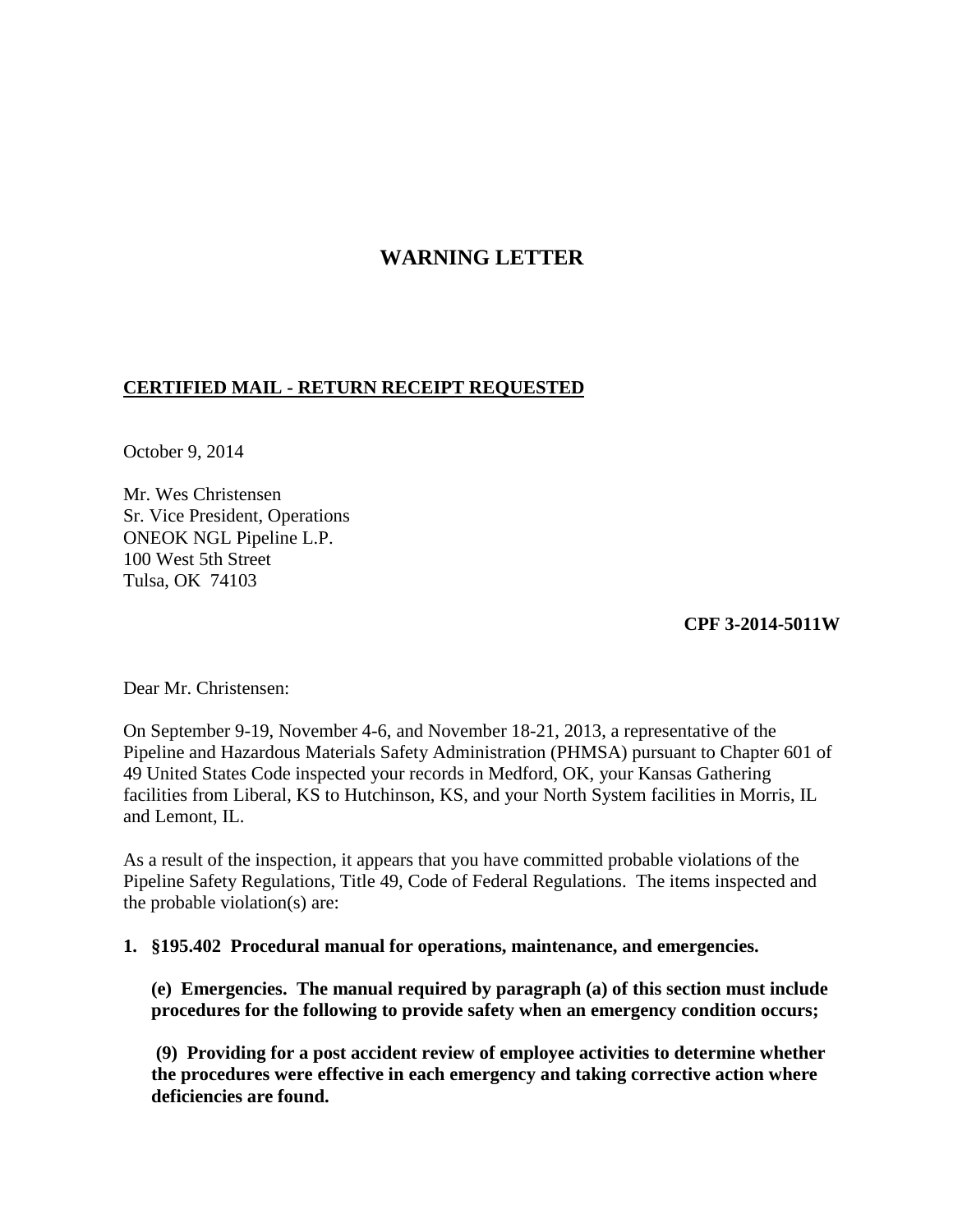ONEOK personnel did not take corrective action when they identified an issue during their post incident review of the emergency response to the Romeoville, IL incident that occurred on May 14, 2011.

In the post-accident critique of the incident in Romeoville, IL, it was noted that ONEOK needed to review and determine expectations of the Fire Department and the training and qualifications of ONEOK personnel for those roles. Follow-up with ONEOK personnel found that these issues were not addressed at the time of the PHMSA inspection.

### **2. §195.452 Pipeline integrity management in high consequence areas.**

**(k) What methods to measure program effectiveness must be used? An operator's program must include methods to measure whether the program is effective in assessing and evaluating the integrity of each pipeline segment and in protecting the high consequence areas. See Appendix C of this part for guidance on methods that can be used to evaluate a program's effectiveness.**

ONEOK did not adequately measure their IM program's effectiveness for 2012. The annual review presented to PHMSA to meet this requirement concentrated more on the lessons learned from the assessments done and how to improve the assessment program for the future. While this is a component of the effectiveness evaluation, it should also include how the program was effective in protecting the high consequence areas.

#### **3. §195.440 Public awareness**

**(d) The operator's program must specifically include provisions to educate the public, appropriate government organizations, and persons engaged in excavation related activities on:** 

**(1) Use of a one-call notification system prior to excavation and other damage prevention activities;**

 **(2) Possible hazards associated with unintended releases from a hazardous liquid or carbon dioxide pipeline facility;**

**(3) Physical indications that such a release may have occurred;**

**(4) Steps that should be taken for public safety in the event of a hazardous liquid or carbon dioxide pipeline release; and**

**(5) Procedures to report such an event.**

ONEOK's public education program did not identify all the products that they were transporting in their mailings to the public for 2012 and 2013.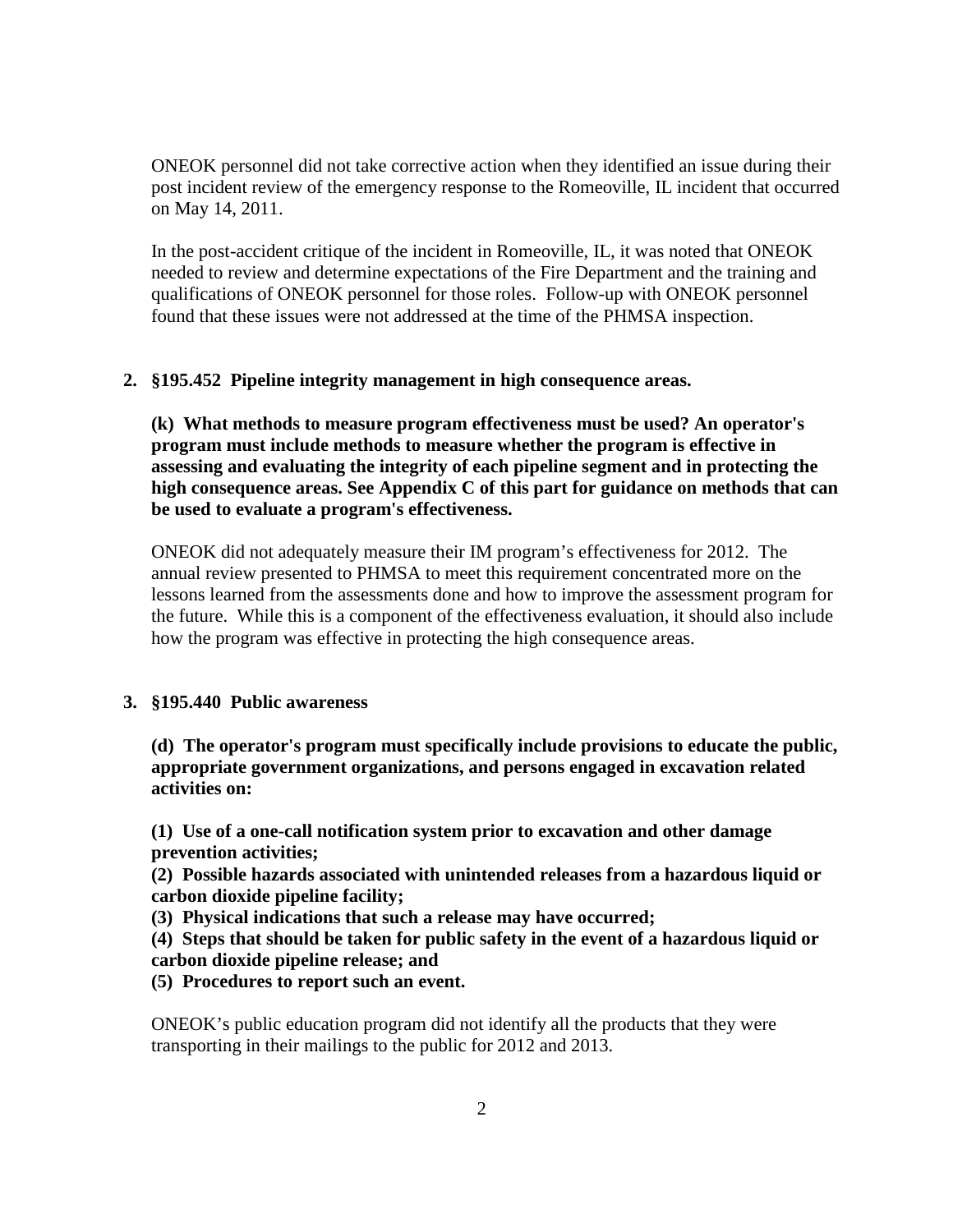The 2012 and 2013 brochures that were sent to the public do not identify refined fuels as one of the products delivered. In 2011, the brochures did identify refined fuels. It is unknown as to why refined fuels was removed for the 2012 and 2013 mailings.

#### **4. §195.442 Damage Prevention Program**

**(c) The damage prevention program required by paragraph (a) of this section must, at a minimum:**

## **(1) Include the identity, on a current basis of persons who normally engage in excavation activities in the area in which the pipeline is located.**

ONEOK is not maintaining an up to date list of excavators that engaged in excavation activities in the area in which the pipeline is located.

ONEOK's list of excavators that excavate around their pipelines is kept up to date by their public awareness (PAP) contractor in conjunction with their PAP program. Also, ONEOK maintains an encroachment file where a letter and information is sent to excavators found by field personnel excavating on or near the pipeline ROW without a OneCall notification. When these excavators are found, ONEOK sends their PAP contractor the names and addresses so they can be added to the annual mailing list. However, it was found that if the mailing address of the excavator is outside the mailing buffer zone around the pipeline, the PAP contractor removes the excavator from the list and the excavator receives no future information from ONEOK. Examples include Precision Farm Drainage on the North System and Hudson Trenching on the KGS system.

#### **5. §195.589 What corrosion control information do I have to maintain?**

 **(c) You must maintain a record of each analysis, check, demonstration, examination, inspection, investigation, review, survey, and test required by this subpart in sufficient detail to demonstrate the adequacy of corrosion control measures or that corrosion requiring control measures does not exist. You must retain these records for at least 5 years, except that records related to Secs. 195.569, 195.573(a) and (b), and 195.579(b)(3) and (c) must be retained for as long as the pipeline remains in service.**

 ONEOK personnel did not document the exposed pipe coating condition when the pipeline was exposed and evaluated as required by §195.569.

 During the PHMSA field evaluation on Line 105, at MP 219.857, it was noticed that there was some recent excavation work done at the test station. The corrosion technician indicated that they had vacuum excavated the line at this location to fix the test station. When the PHMSA representative asked if an exposed pipe report was completed, the